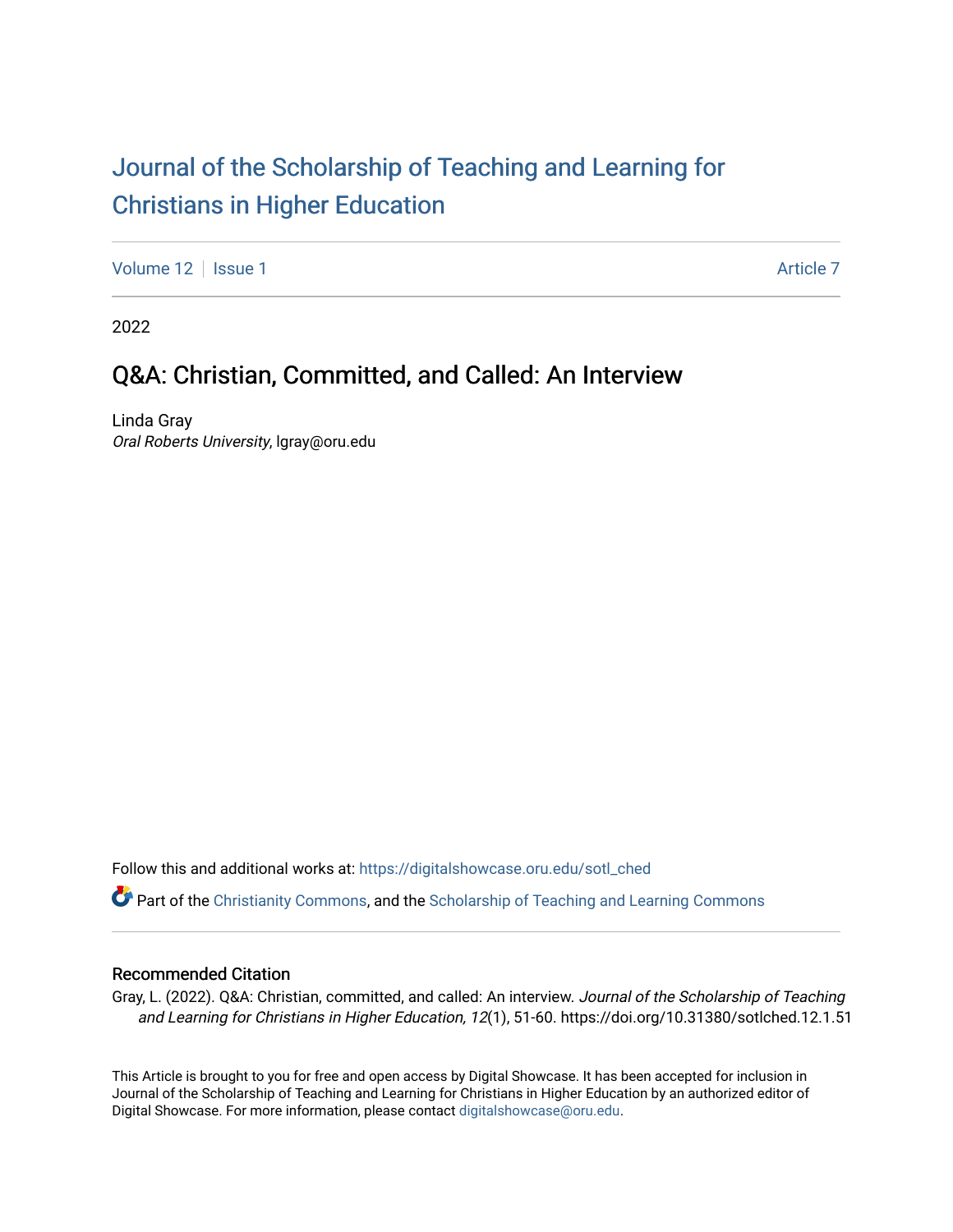## $\mathsf{X} \mathsf{A}$ : CHRISTIAN, COMMITTED, AND CALLED: AN INTERVIEW

Linda Gray, Oral Roberts University

**Key Words** *adapt, teaching methods, divine appointments, called to teach, advice, retirement*

#### **Abstract**

After teaching in a Christian University for more than 40 years, three professors who are retiring and have received emeritus status reflect on how students have changed over the decades and how they—as professors—have had to adapt to meet the needs of an ever-changing student body. The three professors were asked four questions: (1) how have students changed during the last four decades, (2) how have the professors adapted to meet the changing needs of students, (3) what was one unexpected thing each professor learned once they started teaching, (4) what advice do the professors have for those still teaching in higher education or just starting out in a teaching career, and (5) what can those who are no longer in the classroom pray about for those who are still teaching?

### **Introduction**

*The Journal of the Scholarship of Teaching and Learning for Christians in Higher Education* seeks to support Christian educators by providing a forum for an exchange of research, educational resources, and ideas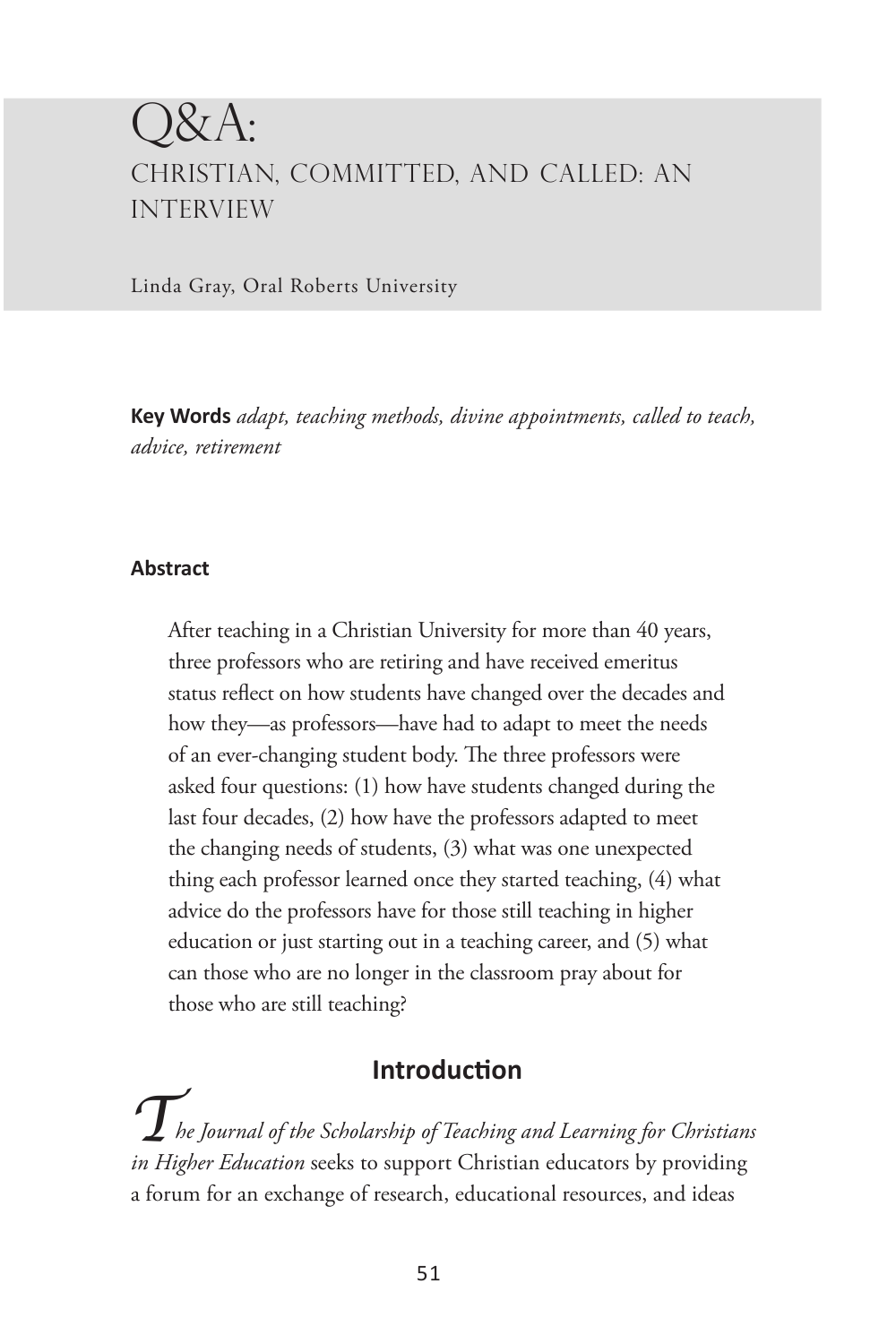in order to encourage excellent teaching for the benefit of the students. *The Journal's* mission for Christian educators is—in part—the following statement:

Called by God, Christian educators allow their faith to influence (either directly or indirectly) all that they do in and out of the classroom. They transform their students by inspiring love for God and others and by stimulating intellectual curiosity and creativity. The ability to teach is a gift from God, and those who are truly called to teach have a desire to see learning take place (https://digitalshowcase.oru.edu/sotl\_ched/aimsand scope.html).

Three such teachers answered the call and dedicated themselves to a career in educating and connecting with students. Much has changed in U.S. culture in recent decades, requiring teachers to adjust their methods of reaching students who are markedly different from their parents' generation.

### **The Interview**

Until the last few decades, it was more common to find American workers who had spent their entire adult lives working for a single company in the same location; however, in recent decades, Americans have been more likely to move to other states or even change careers. Do you know people who have spent 40 or 50 years working in the same bank building or an elderly couple who spent their entire married lives running a restaurant they had started decades earlier? How long have you been teaching where you currently work? How much longer do you plan to walk the same halls of academe? Twenty more years? Thirty-five more years?

The three emeritus professors answering questions in this Q and A segment have taught at Oral Roberts University (ORU) for more than 40 years each. Considering the university first opened its doors to students in the mid 1960s, these faculty members have taught the majority of the years that ORU has been in existence. To see three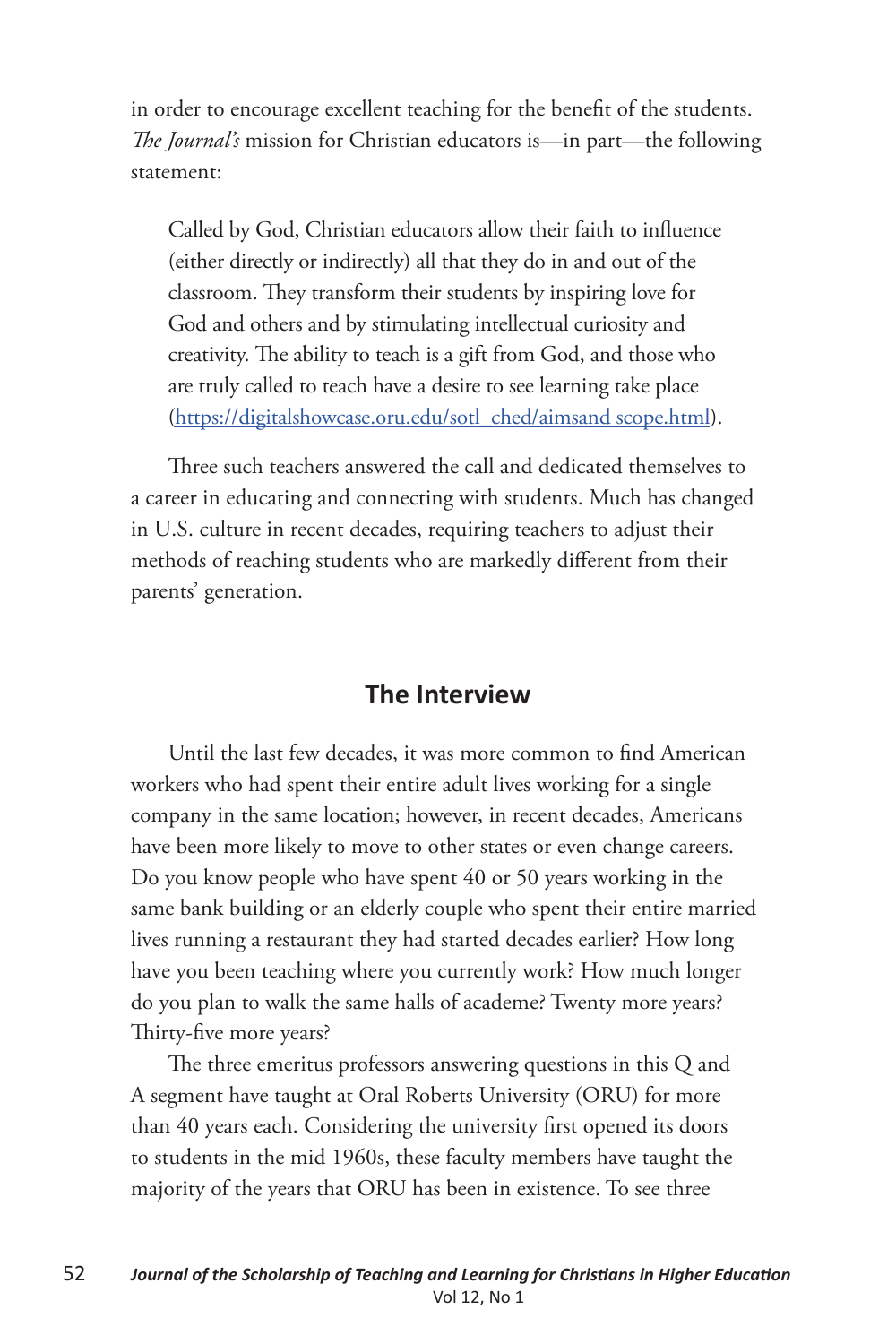senior professors who have devoted the majority of their lives to serving in one academic institution retire in the same year is bittersweet for any university.

**Dr. John Korstad** was Senior Professor of Biology when he retired this year after having taught undergraduate students for 42 years at Oral Roberts University in Tulsa, Oklahoma. He earned bachelor degrees in both geology and biology, two master's degrees (one in environmental science and one in zoology), and Ph.D. in Zoology. Since becoming a professor at ORU in 1980, he served as the Honors Program Director from 2001-2013, served on the editorial board of seven professional journals, spent two sabbatical years conducting research in Trondheim, Norway, and taught the limnology (lake ecology and management) at the Au Sable Environmental Institute in Michigan every summer since 1996, except for the 2000 Covid shutdown. Dr. Korstad is a prolific researcher and author or co-author of dozens of scholarly articles and has presented over 75 talks at professional meetings. Every two years, he teaches a marine biology course, and the lab portion is completed by a week spent diving in the Caribbean.

**Dr. Even A. Culp** was Senior Professor of Media and Communication at Oral Roberts University at the time he retired in spring 2022. He earned a B.A. in Communication, an M.A. in Instructional Design and Media in 1975, and his doctorate in 1987. During his 44 years at ORU and besides teaching, he created the Center for Faculty Excellence and was its director for 10 years, and he directed the Online Curriculum and Media Development Team for five years. Dr Culp also created the MultiMedia Institute at ORU, where students experience all aspects of media during an immersive year. He has been recognized with numerous awards, including five Telly awards, Professional of the Year by the Oklahoma Governor's Commission, Best of the Region by the College and University Personnel Association, the Dean's Award for both Innovation in the Classroom and for University service, and the ORU Alumni Award for Professionalism in the Classroom.

**Professor Laura Holland** was Senior Professor of Theatre when she retired last month after 46 years as an Oral Roberts University faculty member. She earned a bachelor's degree in communication from ORU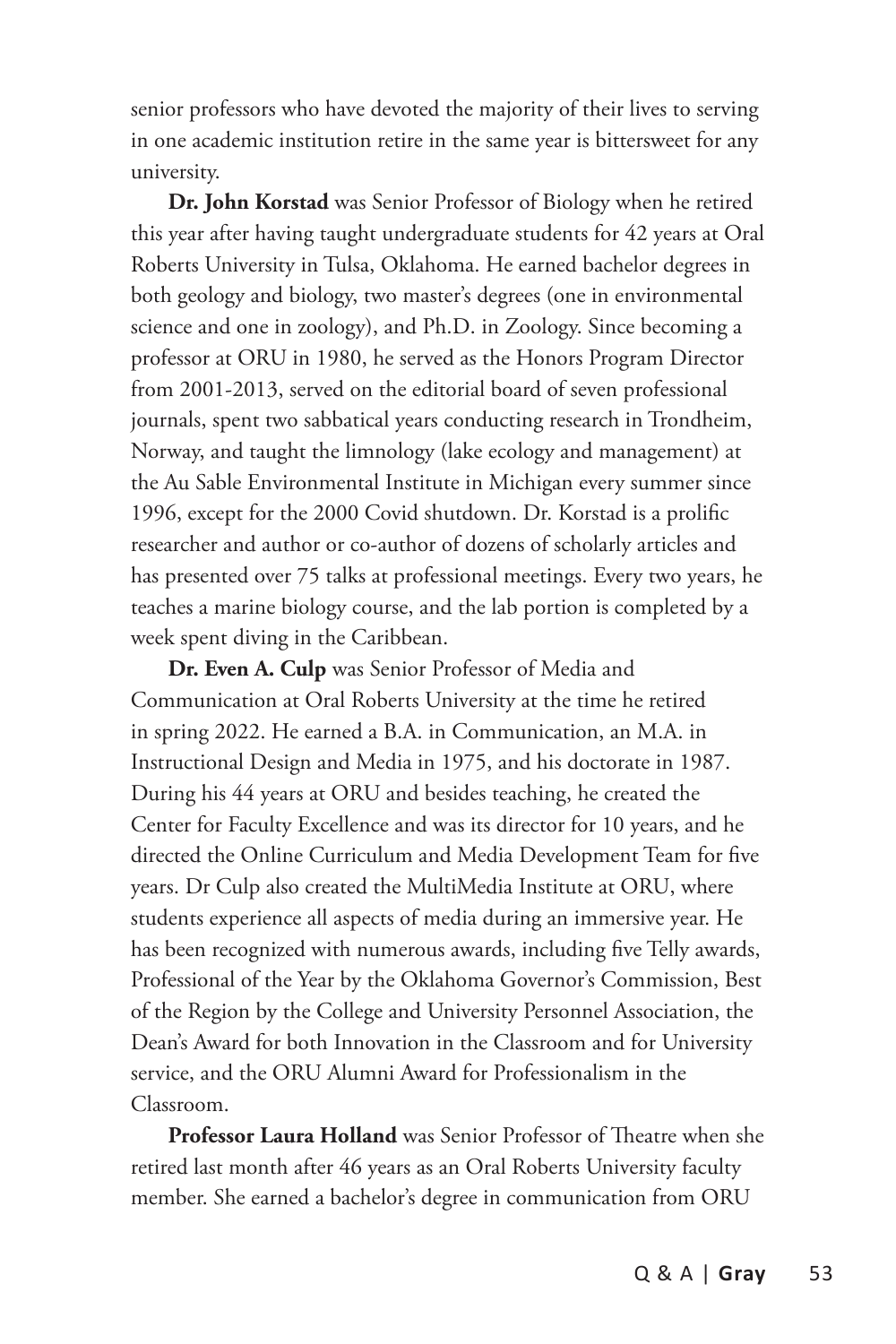and a master of fine arts degree in theatrical arts from the University of Oklahoma. Professor Holland served 12 years as the Chair of the Communication, Arts, and Media Department and then six years as the Chair of Theatre, Dance, and Visual Arts Department. While chair, she launched the dance major, several enhancements in student facilities, and has been awarded numerous drama and teaching awards. Outside of ORU, Professor Holland has been an active member of CITA (Christians in Theatre Arts), participated in CITA conferences, and served as Chair of the Board of Directors. She has also directed approximately 95 plays, designed sets and/or costumes for over 100 plays, and served as Artistic Director for Discoveryland's *Oklahoma*!

- **Question:** Each of you has taught at ORU for more than four decades, and a lot has changed in education, lifestyles, and American society since the 1970s. Dr. Korstad, what are some changes you've noticed in students over the years you've been teaching?
- **Dr. Korstad:** Many students in the last five to ten years are underprepared for the academic work needed to succeed in challenging majors at ORU and other colleges. Most haven't been academically challenged or taught how to persevere in learning material that isn't simply presented to them, and they don't know how to take the necessary steps in looking up information themselves through various sources. Mentors can point students in the right direction to look up information they need and not compromise the learning process by simply giving them the answers directly.
- **Question:** Dr. Culp, have you noticed a decline in student preparedness like Dr. Korstad mentioned—that students are entering higher education without the academic skills previous generations had and that they need to succeed in college?
- **Dr. Culp:** Yes, I've noticed that students are coming to college with weaker writing and analytic skills than students used to have. Certainly, this is not true for all, but there definitely is a trend in the general population. Another difference is that over the years,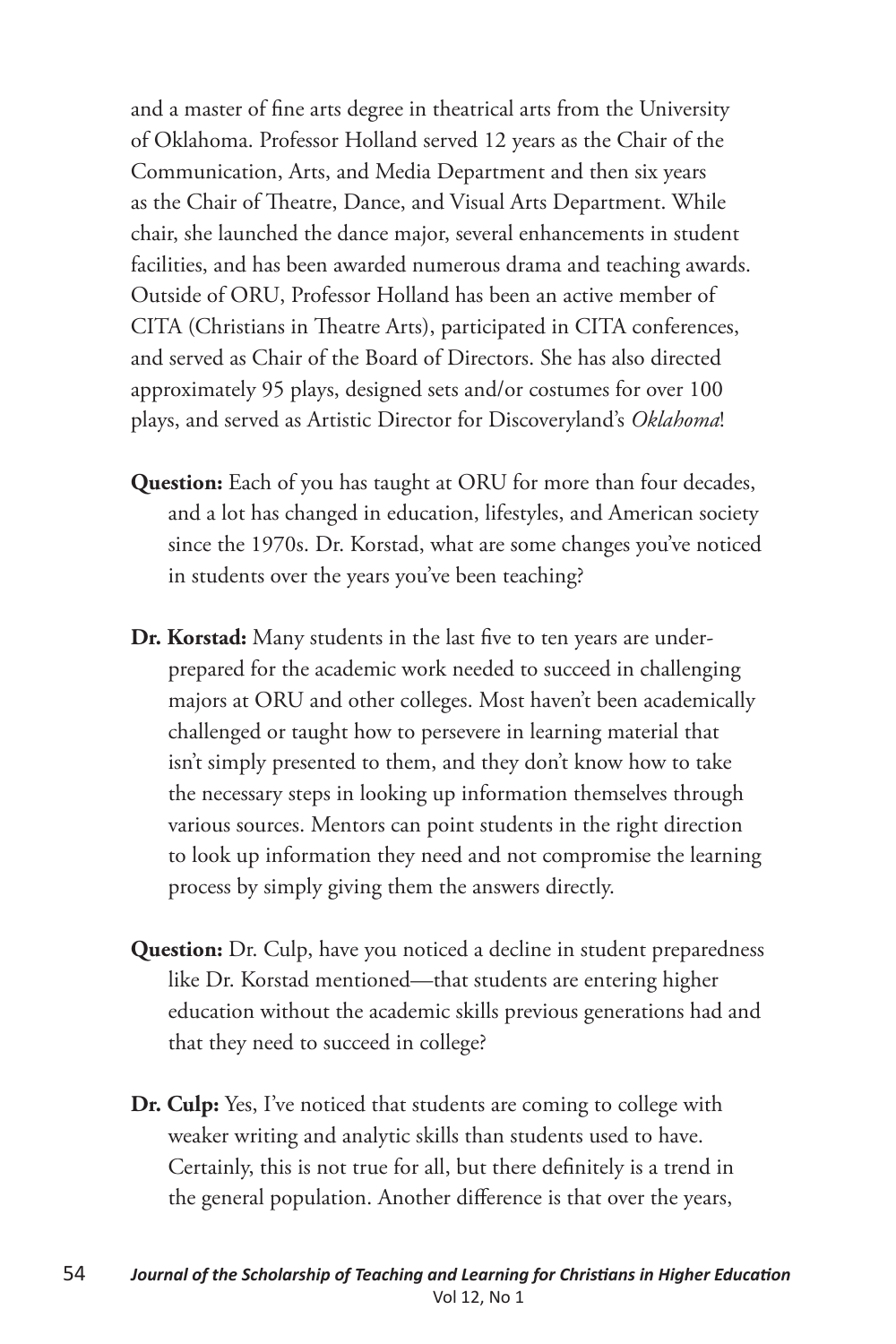students seem to have less resilience, have shorter attention spans, and they are more easily distracted. Recently, too, it seems that students expect any explanation or excuse to be adequate for missed assignments or class absences. Accountability is waning, and students appear to feel less responsible for their academic work.

- **Question:** To accommodate this changing student body that the two of you have mentioned—both in their degree of academic preparation and in their social and emotional well-being—explain or describe one or two changes you have made to how you teach over the years.
- **Dr. Culp:** I have had to reinvent my teaching strategies every five years as the student population changes both in the skill sets and expectations they bring to the class and the larger world we live in. Over the years I've moved away from delivering content to creating learning events where students must apply the content at a higher level of learning. I've learned that students want to participate in the process and be connected to the teacher, fellow students, and ultimately the content in a relevant context.
- **Dr. Korstad:** Slowly but surely, I've continually had to learn how to recognize each student's strengths and weaknesses. Some have amazing IQ but less EQ (emotional quotient). They may know every answer and let everyone know that they know, or they may be more introverted and reticent to share. Others think they know the answer, but when you ask them to explain something, they can't do it accurately. Still others don't want to be challenged to learn, often sit at the back of the room, and look at their phone or take a nap and are physically—but not mentally—present. When I am sensitive to the Holy Spirit's leading, I have learned—and desire to keep learning—creative ways to help each of those students grow in all areas.
- **Prof. Holland:** Something I've finally done the last two years I taught was change how I take roll. I know it sounds simplistic, but I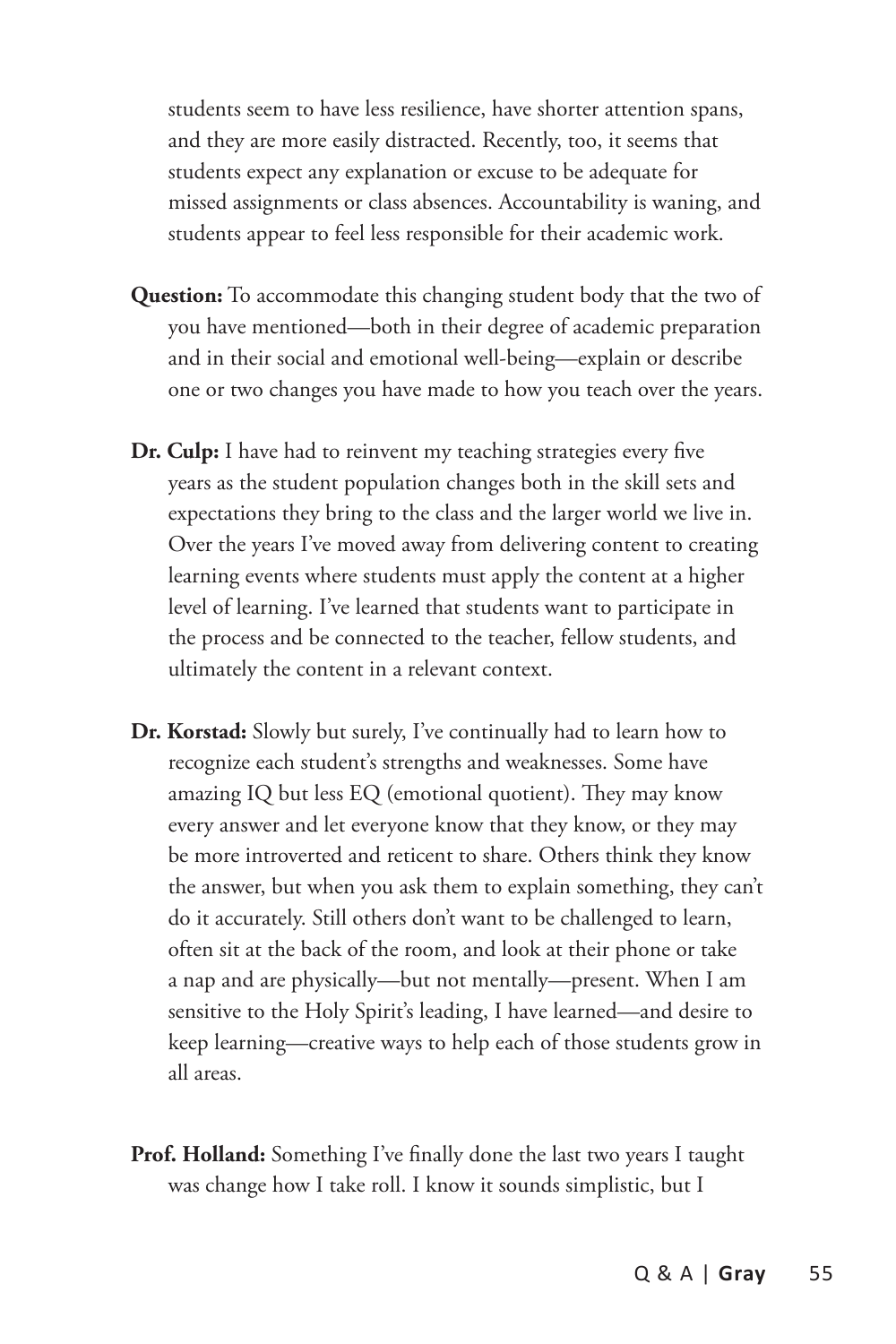decided to do two things. I am a quote-a-holic. I love quotes, so I created a roll sheet that had a "quote of the day" at the top of the page. Then, rather than the students just signing their names, I asked them a question about themselves that they could answer instead. Some questions were very simple, such as "What is your favorite color," or "What's your favorite flavor of ice cream? Then I would ask some serious questions like "What positive ways do you use to handle stress?" or "What do you fear the most?" This last semester I had a student from China, and her answer to the fear question was "I am afraid I won't be able to go home." Their answers gave new insight for me to better understand and get to know my students. I like this also because as the roll sheet is passed around, other students can read each other's answers and share a bit more about themselves.

- **Question:** Sometimes in life, what we think a new job or new friendship or new season in life will be like turns out to be different from what we had anticipated. What was one unexpected thing you learned once you started teaching?
- **Dr. Culp:** Though it may seem simplistic, I realized I was not there to teach content; I was there to teach people. Therefore, mentoring students within the class and beyond the class with the lifelong orientation became more meaningful both to the students and to me.

Faculty have various seasons of their life. To enjoy the richness of the teaching profession, it's important to adapt to the various seasons of your professional career. Early on I connected with students easily because I was so close to their age. In my 40s and 50s I was a taskmaster knowing I needed to prepare my students for the competitive media industry. Finally, in my 60s I connected with my students through utilizing a mentoring approach.

**Question:** Yes, realizing that people/students should be the teacher's focus helps everyone understand the caring human connection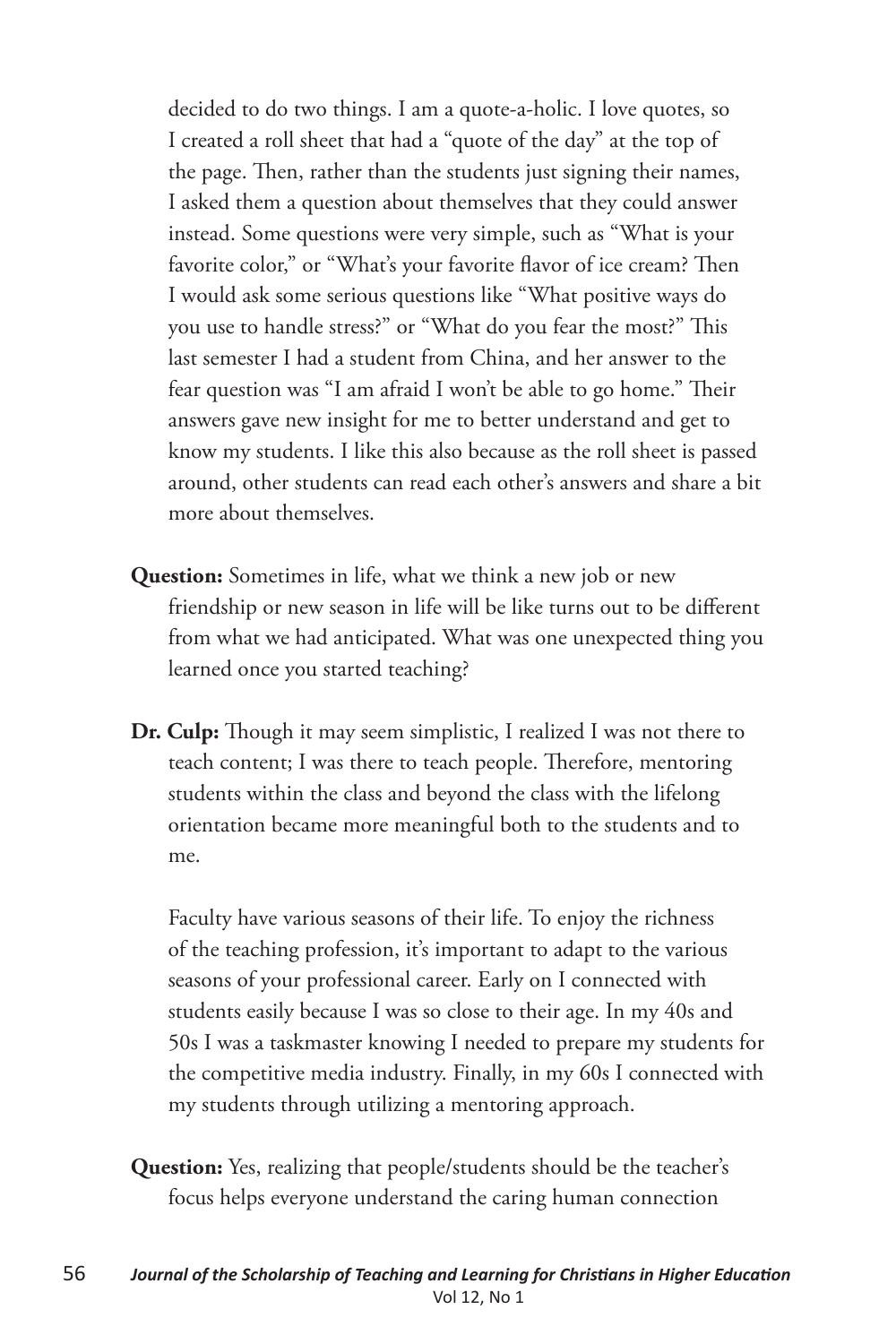within the classroom environment. School is not just facts; it's a community of people.

Dr. Korstad, you already had teachers in your family, so you may have had a better understanding of the life of a professor than others starting out in the teaching profession. What, if anything, did you encounter that you had not anticipated?

- **Dr. Korstad:** Yes, I grew up in a family of teachers, so I knew that I would enjoy this profession. Coming to ORU in August 1980 and now reflecting on the past 42 years, I realize that I have absolutely loved every aspect of teaching and mentoring students. I realize that professors who submit themselves to the Lord's guidance can be used as pastor-teachers. We are all part of the process of what the Lord prophesied to Oral Roberts in 1963: "Raise up your students to hear My voice, to go where My light is seen dim, My voice is heard small, and My healing power is not known. Even to the uttermost bounds of the earth. Their work will exceed yours and in this I am well pleased."
- **Question:** Each of you was called to teach, and each of you has answered that call by devoting 42 years or more of teaching at ORU. As a retiring professor with decades of teaching experience, what advice can you offer to aspiring or newer faculty members perhaps something you wish someone had told you when you were new to the profession? Professor Holland, let's start with you.
- **Professor Holland:** There are three things I've learned that I'll pass on here, but they're not in any particular order:
	- Don't be afraid to abandon your lesson plans when the Holy Spirit urges you off topic. I can't tell you how many times I tell a story that feels like it has nothing to do with the subject I'm teaching that day, and then a student will approach me after class and tell me that was just what the student needed to hear.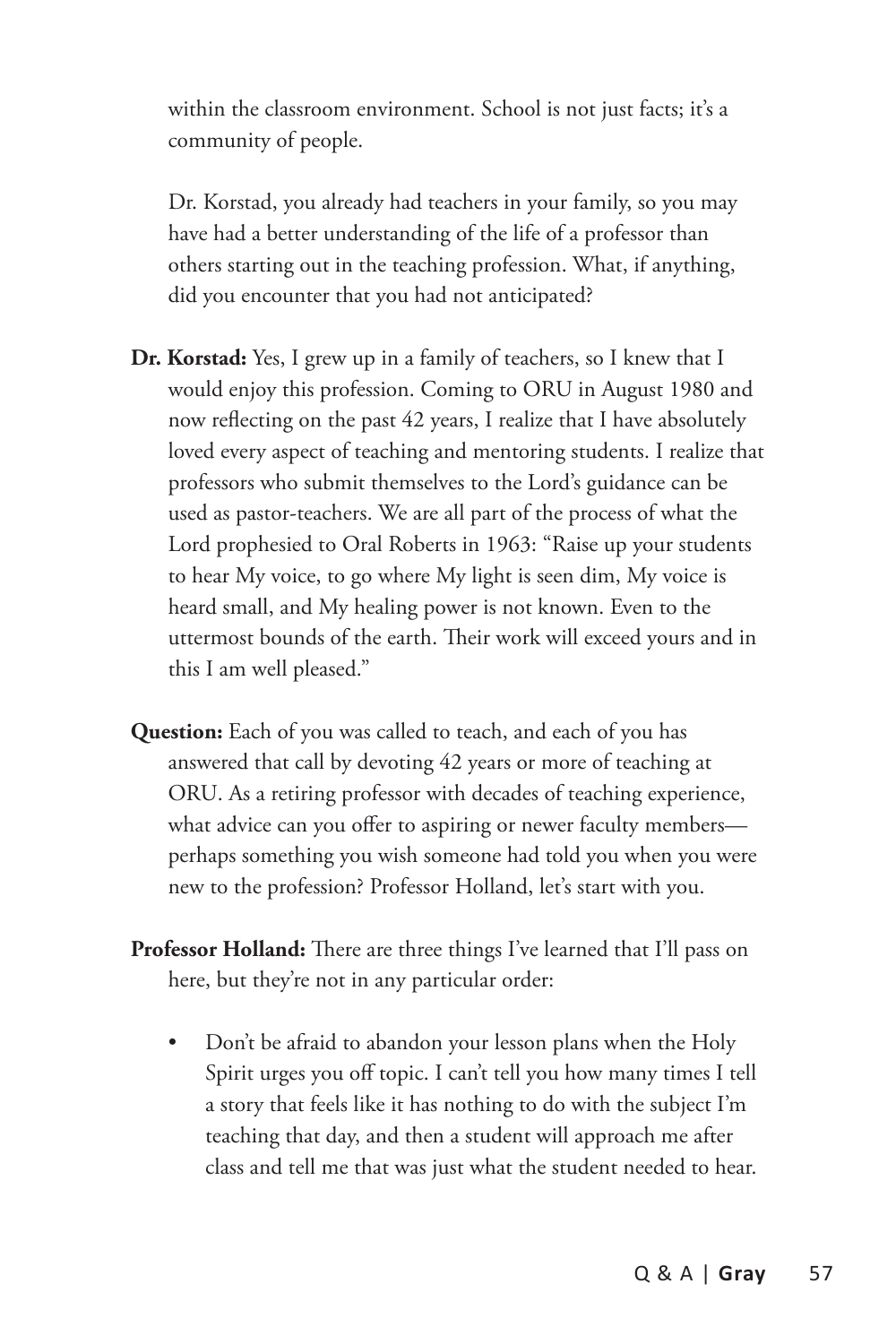- Don't resent or ignore "divine appointments." So many times—especially when I had a really tight schedule—someone would come across my path and need something that required my time, help, or information. Every time I chose to allow the pressure of my schedule take a back seat to the need at hand, God worked out my schedule, and many of those "appointments" were beneficial to both of us.
- See your classroom, your office, and your computer (in my case the costume shop, the scene shop, and the stage) as your altar. When you see all your labor as a sacrifice of praise, then you do your job very differently. You can handle the downsides of the job like the endless meetings and paper work as part of your praise, and you usually have a grateful heart when you count the blessings of the job.

**Dr. Culp:** Here is some advice I can add:

- Teach with passion for your students, the content, and your profession. If you aren't enthused yourself, why should you expect your student to be?
- Create a safe classroom where discussion and transparency are encouraged.
- Utilize instructional strategies that allow students to perform at higher levels of thinking (e.g., application, analysis, synthesis) rather than to simply regurgitate basic content. Provide other relevant experiences that connect students with the real world, such as projects, student presentations, case studies, and internships.
- Approach assessment as a form of collaboration and feedback to develop the student professionally rather than merely as a grade.
- All assignments and projects must have clear instructions, including grading-performance criteria with individual accountability.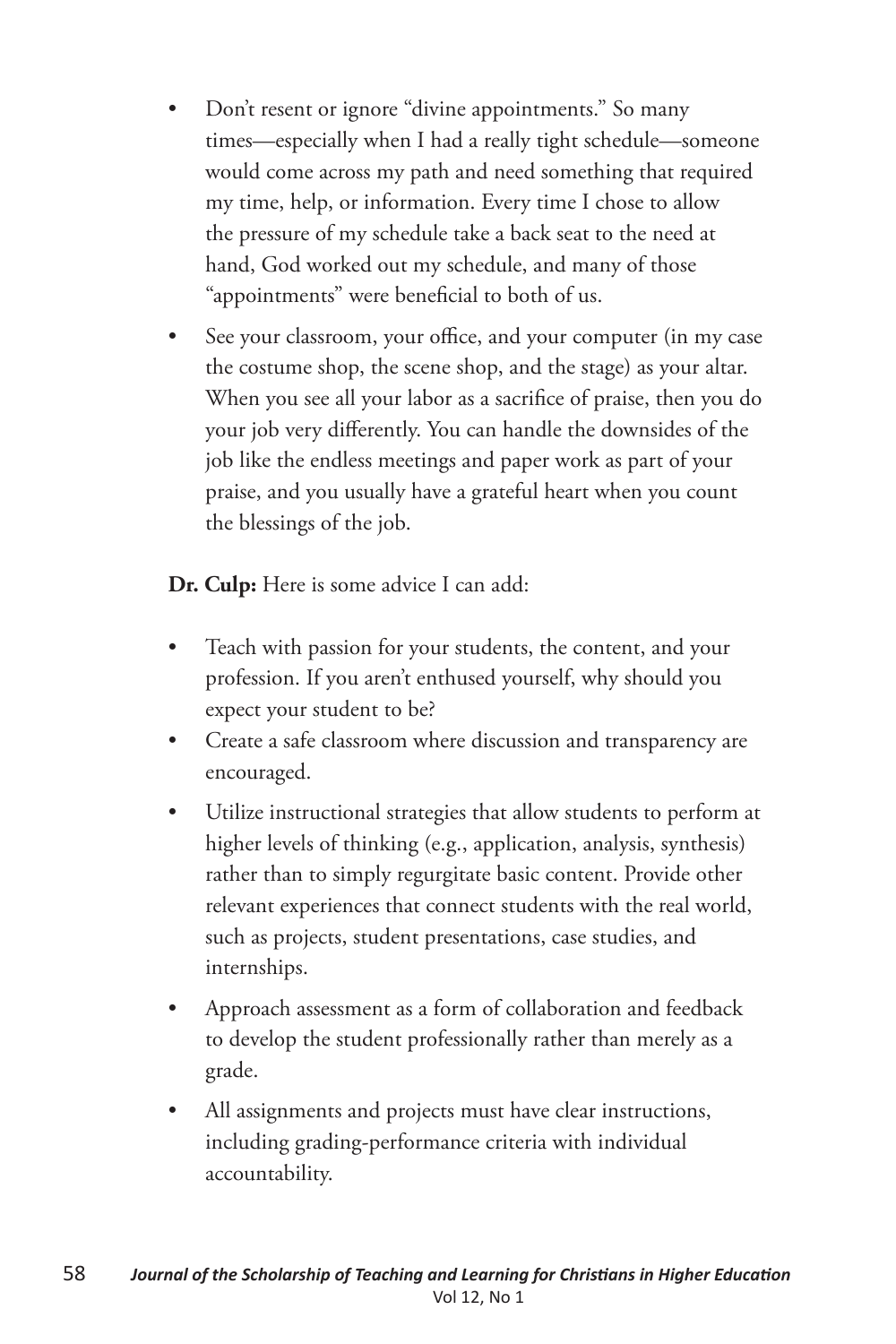**Dr. Korstad:** Let me add a couple of items:

- Respect those in authority but never compromise what you sense the Lord is calling you to do.
- "Don't just do the minimum that will get you by. Do your best. Work from the heart for your real Master, for God …" (Colossians 3:23 Msg).
- **Question:** Congratulations to all three of you on your well-earned emeritus status as you retire and begin a new season of life. Your dedication to helping raise up two generations of students to discover God's call on their lives and preparing them to carry out that call will continue to bless them in their lives and careers. I thank you for sharing these words of wisdom—gleaned from your own 40+ years teaching at a Christian university—to encourage and advise professors still in the process of providing a God-centered university education.

Dr. Korstad, how might those of us who are no longer in the classroom pray for our Christian colleagues in higher educators and who are still in classrooms around the world?

**Dr. Korstad:** I am praying for the Lord to give them even more energy, excitement, joy, peace, and sense of purpose in everything they do as the Holy Spirit leads them into continued areas of ministry. May those divine appointments be a beautiful aroma of Christ in them, the hope of glory.

The Lord has continued plans for all of us, so my humble prayer is that Jesus will continue to increase, and we will continue to decrease every moment of every day.

"Now to Him who is able to [carry out His purpose and] do superabundantly more than all that we dare ask or think [infinitely beyond our greatest prayers, hopes, or dreams], according to His